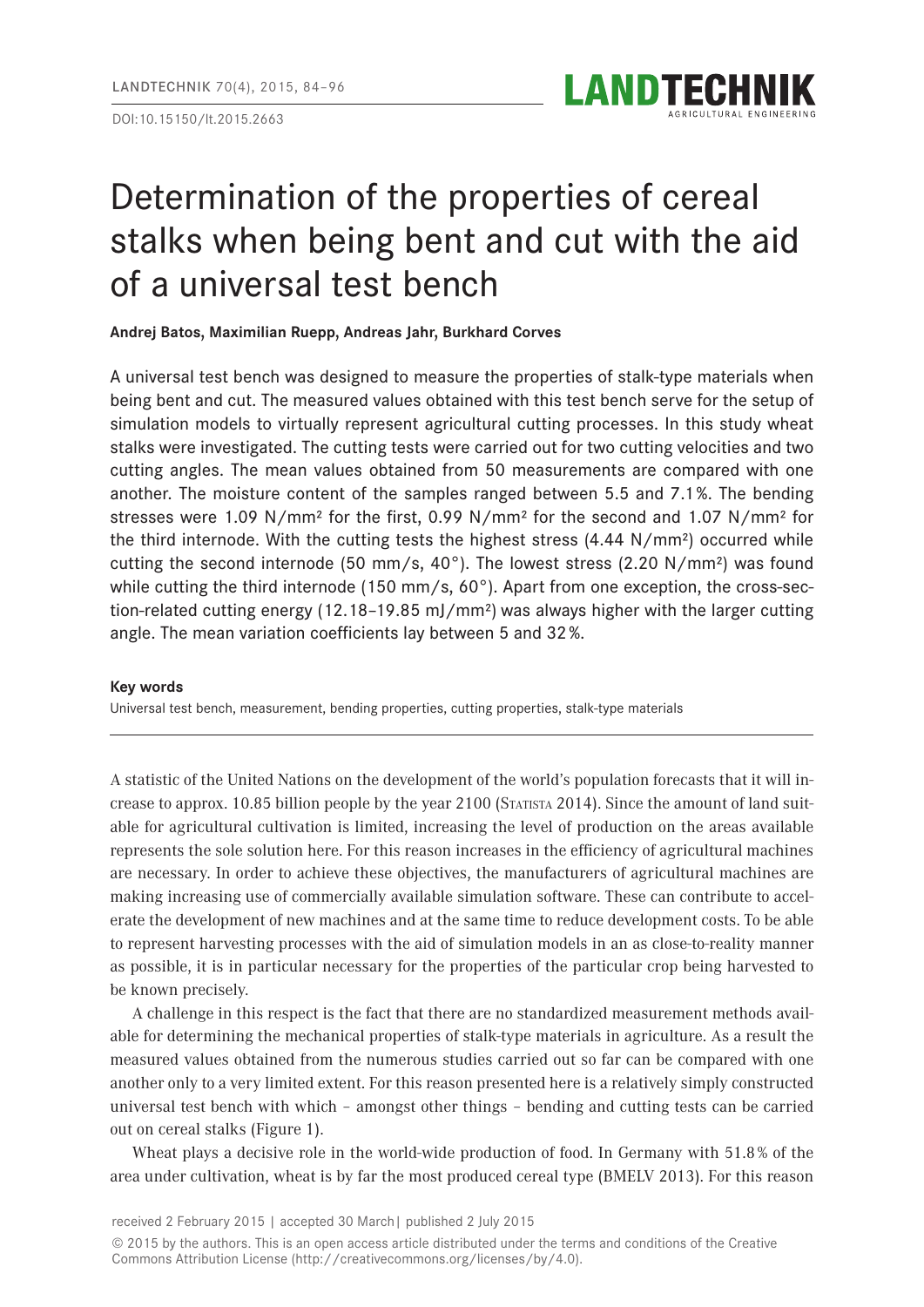wheat stalks were selected as test samples in this study. They were taken from a field in the vicinity of Düsseldorf (North Rhine-Westphalia).



Figure 1: Schematic of the universal test bench

#### Test samples and methods

The universal test bench represented schematically in Figure 1 was used in the tests. The test bench was developed and designed by the authors for the measuring of agricultural products. It consists primarily of an actuator on which a force sensor and a device, which can be exchanged rapidly for loading the sample, are mounted. Bending, cutting, shearing and pulling tests can be carried out with the test bench by fitting the appropriate device. Used in the case described here were a bending punch and a blade that moves through a stationary mounted matrix. The dimensions of the blade are shown in Figure 2 d. The path covered by the tool is measured with a laser sensor (micro-epsilon optoNCDT 1300-50). Used for measuring the force was a sensor, the nominal load of which is 20 N (Burster type 8523-20). The recording and evaluating of the measurements were carried out with Matlab.

In order to achieve usable results, the plants used for the tests were removed prior to harvesting of the crop from the field individually and not by machine. Thus the use of damaged samples was avoided. In addition it appeared wise to check the harvested plants for damage (Figure 2 c) and to defoliate them prior to the tests. The defoliating facilitated the handling of the samples during test preparation. In addition this prevents parts of the plants becoming entangled in the test bench and distorting the measurement. Since the mechanical properties of plants change with time, there is as a rule only a very limited period of time for carrying out the tests. The length of this period of time depends on the nature of the test sample and primarily also on the changes of its moisture content, this in turn depending on the storage conditions. If execution of the tests takes too long and if the moisture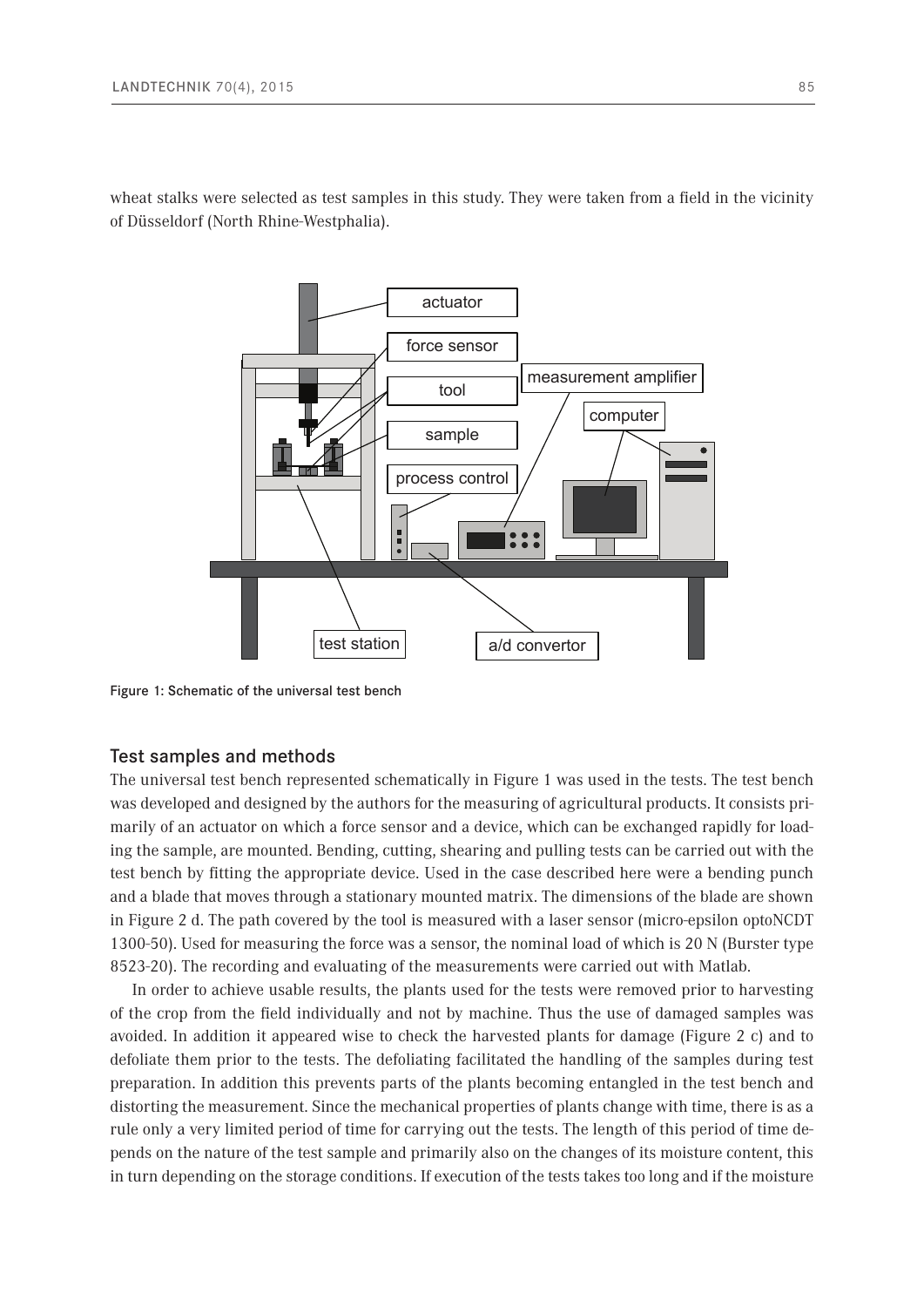content changes significantly during this time, the results obtained can no longer be compared with one another. For this reason samples were used in this study, the moisture content of which had been caused to fall to a largely stable level through storage which was as dry as possible. For this reason a relatively long period of time was made available for carrying out the tests. To lower the moisture content the samples harvested on 9.8.2013 were first of all stored for some 20 days in the form of bundles (diameter approx. 15 to 20 cm) open at room temperature. After this the samples were stored loose in cardboard boxes. The bending tests were carried out between 2.12.2013 and 6.12.2013, the cutting tests between 15.1.2014 and 4.2.2014. In a similar manner to that used by Tavakoli et al. (2009) the measurements were carried out using the first, second and third internodes (Figure 2 a).



Figure 2: Structure of a wheat stalk a) Internodes, b) Cross-section, c) Kink point, d) Blade geometry (longitudinal dimensions in mm)

To determine the moisture content the samples were dried directly after the tests in an electric oven at 105 °C for 24 h. This temperature and this drying time are the same as those used by Chandio et al. (2013) and Chattopadhyay et al. (1999) for the drying of wheat or, respectively, stalk. The moisture content *f* was determined in accordance with Equation 1 from the difference in weight of the sample prior to  $(m_F)$  and following  $(m_S)$  the drying process.

$$
f = 100\% - \frac{m_E \cdot 100\%}{m_S} \tag{Eq. 1}
$$

The mean moisture content of the first internode was 5.5%. The second and third internodes of the plants showed mean moisture contents of 6.3% and 7.1% respectively.

The bending and cutting tests presented here were carried out with the aid of the universal test bench represented schematically in Figure 1 as developed specially for the studying of stalk-type materials. In comparison with most of the other test benches known from other studies the universal test bench is characterized by the variety of different ways in which it can be employed. Thus – without a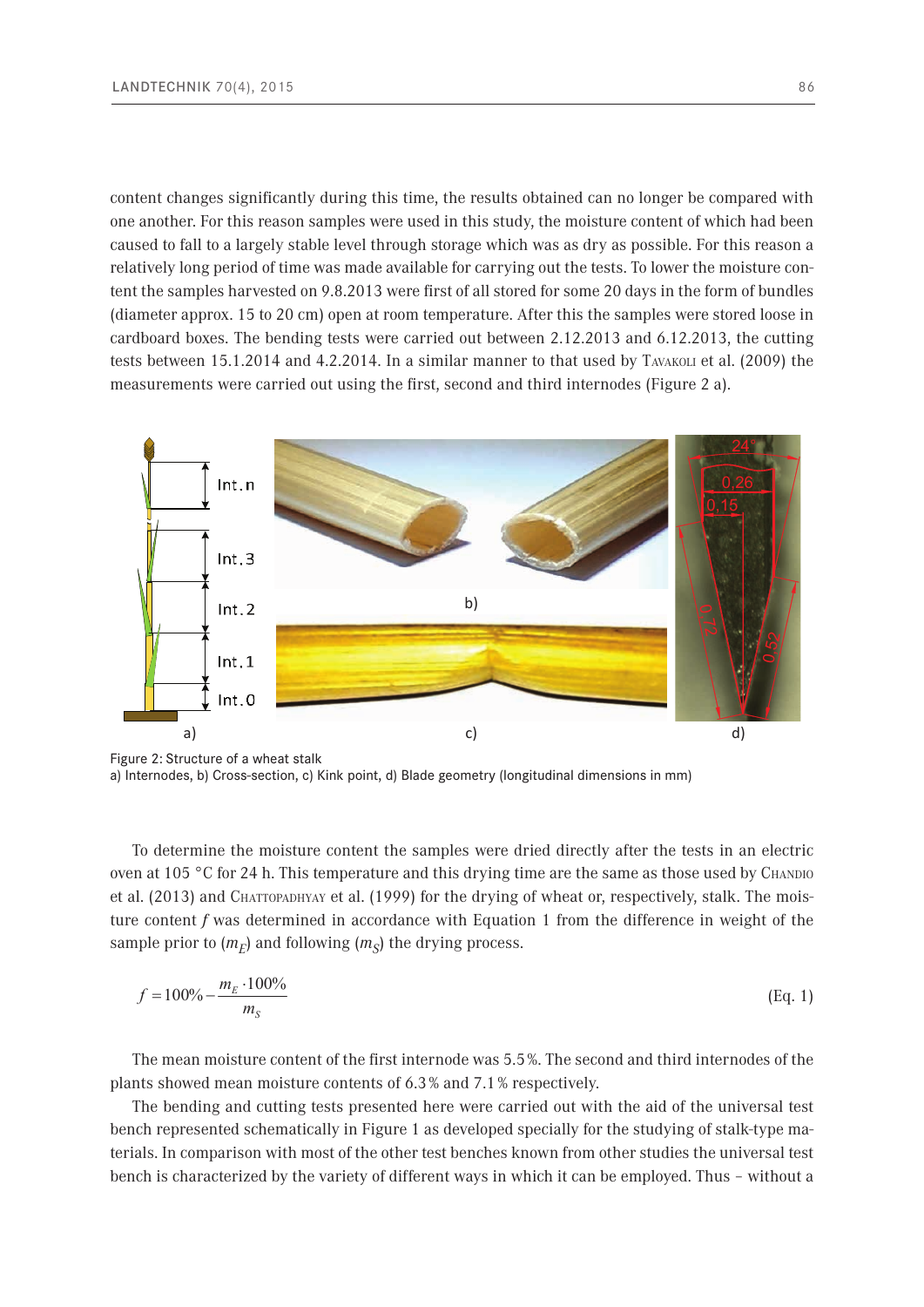great deal of conversion work being necessary – numerous properties of different stalk-type materials as well as different blades can be investigated. In addition its construction is relatively simple so that further test bench units can be manufactured and calibrated without great expense.

The bending test is based on the principle of a beam supported loosely at both ends and with a point load acting in the middle (Figure 3 a). This principle is the same as that used by CASADA et al. (1969) and McCLELLAND and SPIELREIN (1957) whereas CURTIS and HENDRICK (1969) and PRINCE et al. (1965) used the principle of a beam clamped firmly at one end for their bending tests. The bending punch, with which the transverse force was applied to the cereal stalk, has in this case a round cross-section with a diameter of 12 mm and was moved with a velocity of 0.75 mm/s. The objective is the determination of a stress. Instead of determining the stress as bending stress by dividing the bending torque by the moment of resistance as usually done, here it is calculated as shear stress by dividing the transverse force by the cross sectional area. The cross-sectional area *A* of the cereal stalk results after pressing together the sample from the product of the sample width *B* and the sample thickness *D* (Equation 2).

$$
A = B \cdot D \tag{Eq. 2}
$$

In this way the measuring of the sample diameter – something that is often subject to error because samples often have not an ideally round shape (Figure 2 b) – is replaced by a simpler variant. Here the sample width and thickness are always measured with a vernier calliper after the test. With the transverse force  $F_Q$  and the cross-sectional area A as measured it is possible to calculate the stress  $\sigma$ <sub>O</sub> (Equation 3).

$$
\sigma_Q = \frac{F_Q}{A} \tag{Eq. 3}
$$

For carrying out the cutting tests the samples were placed on a matrix and clamped firmly at each end (Figure 3 b). Here care had to be taken that the sample did not experience any pretensioning. To prevent a sample tearing at the clamping points, a short metal rod was inserted into the sample at both ends. The diameter of the metal rod inserted to prevent the end of the sample being crushed together by the clamping device is approximately the same as the diameter of the sample.

The matrix has a narrow gap through which the blade moves in the cutting test. The matrix acts on the sample like a counter bracket so that it is comparable with a blunt counter blade. The matrix prevents the sample being bent. Preliminary tests are carried out to show that the sample is not pushed away to the side.

It is to be assumed that tensile forces act on the sample to a certain extent during the test. These forces are caused by the angled position of the blade. The tensile forces only act to prevent lateral movement of the stalk if a low degree of friction between the matrix and the sample is assumed. However the results are distorted by these forces not more than by the bending of the sample if it had not been clamped. Although locating of a sample without clamping is more similar to a cut without a counter blade, it requires a high cutting velocity so that inertial forces act as counter forces. In the case of the low cutting velocities selected in this study, the sample would only be pressed away and not cut. In addition tensile forces generated by inertial forces can be present in the case of cutting with a counter blade and a fast rotating blade and a relevantly long cereal stalk. Moreover there are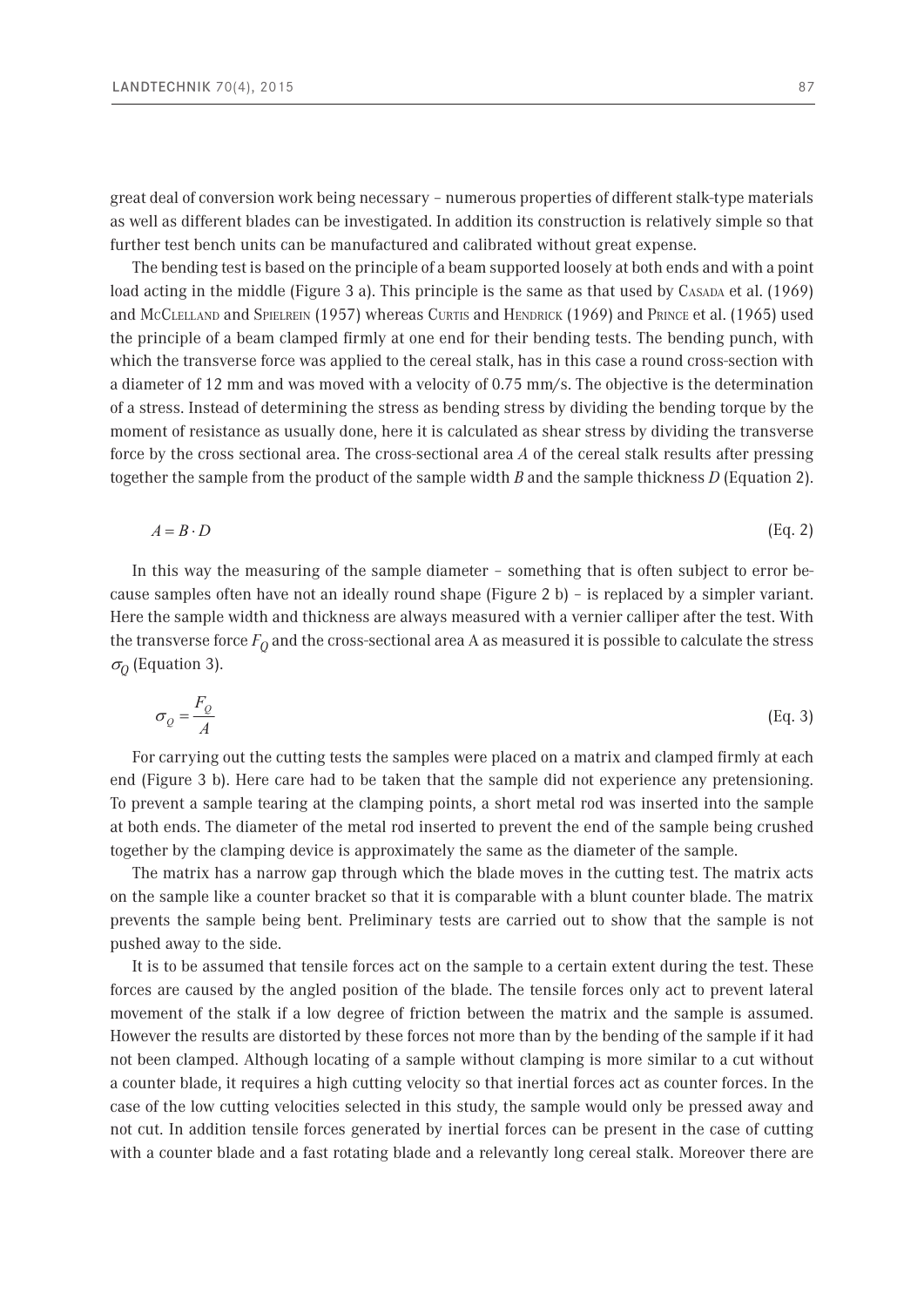

also tensile forces when plants are cut close to the soil. For this reason it is assumed that clamping at both ends is permissible.

Figure 3: Structure of the universal test bench for the bending (a) and cutting tests (b)

The angle between the cutting edge of the blade and the horizontal plane on which the cereal stalk is lying can be set in an infinitely variable manner. Accordingly, the cutting velocity ratio, i.e. the ratio of the velocities tangential (drawing component  $\dot{x}_t$ ) and normal (pressing component  $\dot{x}_n$ ) to the cutting edge of the blade (Equation 4) (STROPPPEL 1939), can be freely set.

Speed of the cut 
$$
=
$$
  $\frac{\dot{x}_t}{\dot{x}_n}$  (Eq. 4)

The cutting tests were carried out at two cutting angles  $(40^\circ \text{ and } 60^\circ)$  and two blade velocities (50 mm/s and 150 mm/s). The different cutting angles permitted to investigate cuts that were primarily pressing (40°) and primarily drawing (60°). The selection of a cutting angle of 40° ensures that the pressing cutting force component and thereby the cutting force do not reach values that are too high. Since at an angle of 45° the pressing and drawing components are equally large, it might be thought that an angle of 50° would be best for the primarily drawing cut. However the angle of 60° selected here ensures that there is a significant difference in the course of the cutting forces. A cutting velocity of 50 mm/s was selected for the lower of the two velocities investigated since if the cutting velocity is too low there is the risk that the samples will be compressed rather than cut. The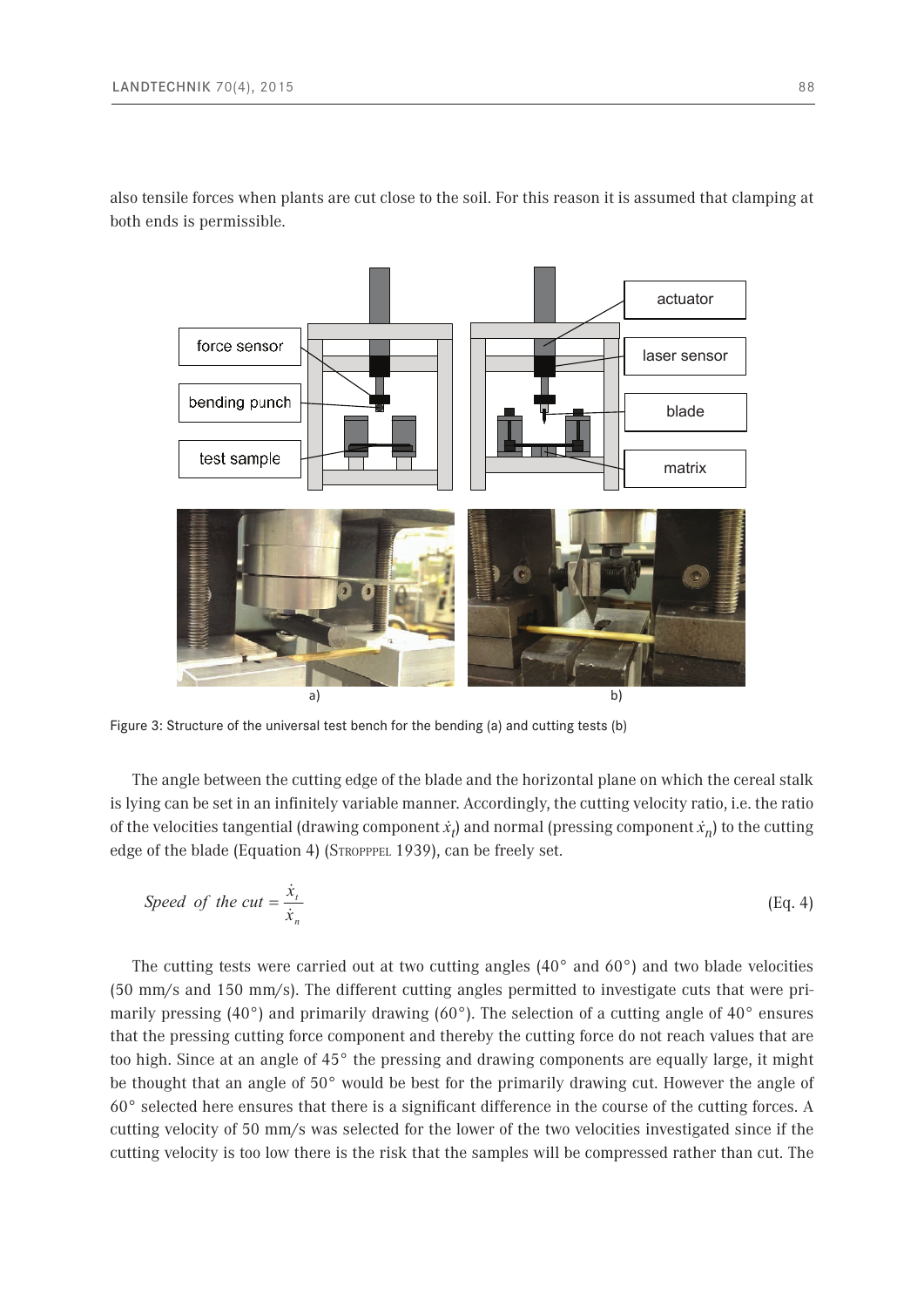higher cutting velocity was selected as 150 mm/s in order to be able to determine in addition in a clear manner the influence of the cutting velocity on the cutting energy.

The objective of the cutting tests was to determine the shear stress and the arising cutting energy. In a similar manner to the calculation of the stress arising from the transverse force, the shear stress  $\tau_S$  results from the division of the cutting force  $F_C$  and the cross-sectional area *A* (Equation 5, *A* in accordance with Equation 2).

$$
\tau_s = \frac{F_c}{A} \tag{Eq. 5}
$$

The cutting energy  $E_C$  is calculated by multiplying the cutting force  $F_C$  with the path travelled by the blade  $s_C$  (Equation 6).

$$
E_C = \int F_C \cdot ds_C \tag{Eq. 6}
$$

The determination of the cutting energy according to Equation 6 was carried out by numeric integration using the trapezoidal method. Since cereal stalks have different dimensions, considered below will be the quotient of the cutting energy and the cross-section of the cereal stalk instead of just the cutting energy.

In order to ensure the correct functioning of the universal test bench, preliminary tests were carried out prior to each test series. Since cereal stalks are natural products, the properties of which vary considerably from plant to plant, normal commercially available drinking straws of plastic were used for these preliminary tests. In many respects these are similar to cereal stalks. However they are manufactured in large quantities under controlled conditions so that their properties are fundamentally the same and also constant with respect to time. Nevertheless, due to the lack of standardization, it is advisable to use drinking straws from the same batch. The measuring procedures used in the preliminary tests and the subsequent tests were exactly the same, the only difference being the samples used. With the measuring device the results of the preliminary tests showed very low variation coefficients, namely 0.57% with the bending test, 0.86% with the cutting test and 2.6% with the cross-section-related cutting energy. The reason for the higher variation coefficient of the cross-section-related cutting energy is that here measurement errors may appear in both the measurement of the force and the measurement of the path. In addition inaccuracies appear as a result of the numeric integration of the discrete measured values with the aid of the trapezoidal method. This error source could theoretically only be excluded if the sampling rate was infinitely high. Summarizing it can be established that the measuring precision of the universal test bench is completely adequate for the purpose in hand.

All the tests were carried out for 50 samples in each case. Thus 50 bending tests and 200 cutting tests (2 cutting angles and 2 blade velocities) were conducted. Since each test was carried out on three internodes of the cereal stalk, a total of 750 tests was necessary.

#### Results and discussion

Figure 4 shows the non-smoothed force-path curves for the three internodes of one wheat stalk recorded within the framework of the bending tests. The curves recorded with the other samples showed a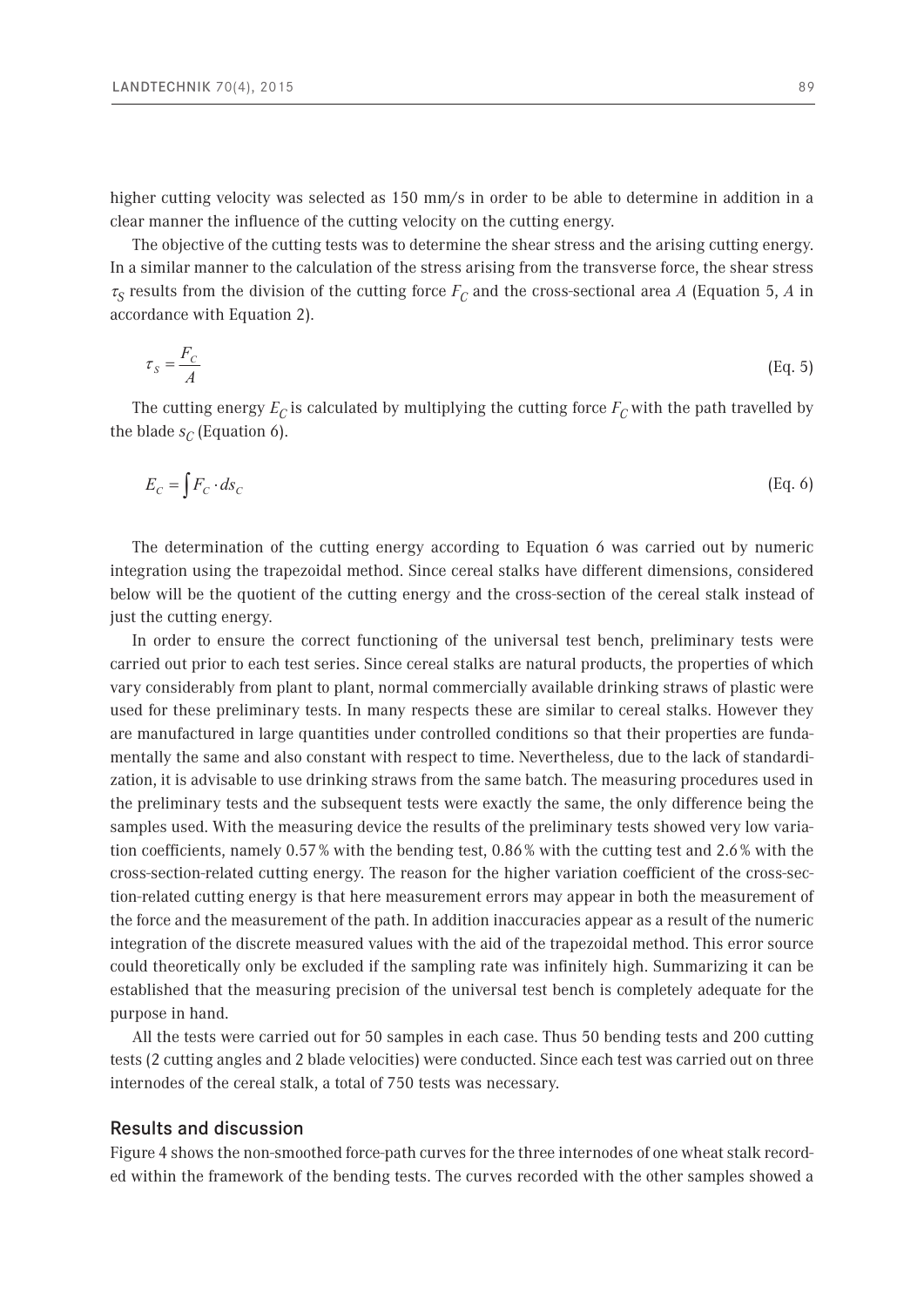similar course. It can be clearly seen that the bending plots shown in Figure 4 are almost identical for all three internodes. In the case of the first internode the maximum of the transverse force shows a slightly increased value. The shift with respect to time is to be explained by the fact that the measurement and the actuator were each started manually and therefore were not synchronized.



Figure 4: Results of the bending tests for three internodes of sample No. 31  $(\dot{x}_B = 0.75 \text{ mm/s}, \text{ sampling rate} = 10 \frac{1}{s}, A_1 = 4.32 \text{ mm}^2, F_{B1,max} = 3.63 \text{ N}, A_2 = 3.21 \text{ mm}^2, F_{B2,max} = 3.11 \text{ N},$  $A_3$  = 3,69 mm<sup>2</sup>,  $F_{B3,max}$  = 3,24 N)

A rapid increase in force is followed by an only sub-proportional increase in force, this being due to the change in cross-section. The change in cross-section results from the compressing of the initially ideally round cross-section of the wheat stalk to an approximately rectangular shape. By this point in time the cereal stalk has already been irreversibly deformed. After the maximum shear load has been reached, the force sinks towards zero. A residual force remains since the kinked wheat stalk is pushed through the bracket. Table 1 shows the values determined.

| Internode | $\text{[mm$^2$]}$ | $\ulcorner$ Q,max<br>[N] | $\mathcal{O}_{\mathbf{Q}}$<br>$[N/mm^2]$ | ΄ Ο<br>[%] | m<br>[10 <sup>-6</sup> kg] |
|-----------|-------------------|--------------------------|------------------------------------------|------------|----------------------------|
|           | 4.36              | 4.87                     | 1.09                                     | 22         | 107.2                      |
| 2         | 4.04              | 4.50                     | 0.99                                     | 18         | 87.4                       |
| 3         | 3.68              | 3.90                     | 1.07                                     | 15         | 82.0                       |

Table 1: Results of the bending tests (mean values from 50 tests)

 $V_Q$  = variation coefficient of the stress with the bending tests

 $m =$  mass of the internode

The mean values show that the shear loads able to be withstood by the plant also decrease with the reduction of the cross-sectional area of the stalk from the first or lowest to the third or highest internode (Figure 2 a) whereby the cross-sectional area follows proportionally the weight of the internode in question. The maximum mean stress is 1.09 N/mm² (Equation 3). This is achieved with the first internode and is almost identical with that achieved with the third internode of 1.07 N/mm². For the second internode the mean stress as determined was 0.99 N/mm². The notably high variation coefficients ranging from 15 to 22% are due primarily to the different cross-sectional shapes of the samples. Thus it was notable in the determination of the cross-sectional areas that the shape of the cross-section varied frequently above all for the first or lowest internode. For this reason the highest variation coefficient is found in the first internode. The lowest variation coefficient is found in the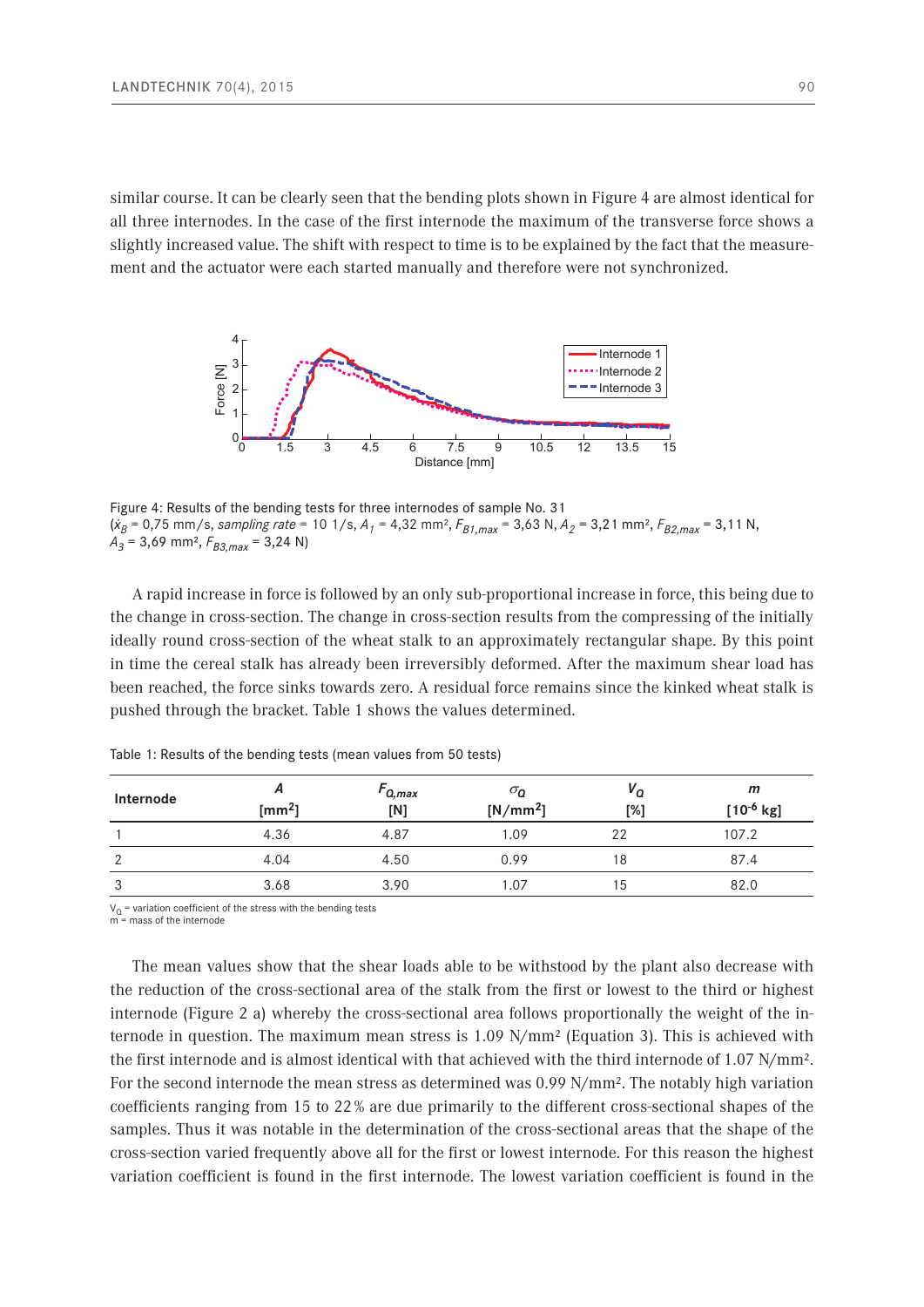third internode, this having always an almost ideal round shape. Comparisons with other studies are difficult as a result of the different methods of determining the stress employed. For their bending tests on rice stalks Tavakoli et al. (2010) state variation coefficients of 18 to 25% or, as the case may be, 8 to 17%. Accordingly these values lie at least in a similar range to the values determined in this study.



Figure 5: Results of all cutting tests for the first internode with in each case one curve highlighted as example (sampling rate =  $250 \frac{1}{s}$ )

a) Cutting velocity: 50 mm/s, cutting angle: 40° (sample No. 26),

b) Cutting velocity: 50 mm/s, cutting angle: 60° (sample No. 7)

Represented in Figure 5 are the results of the cutting tests carried out on all the samples for the first internode with cutting angles of 40° (Figure 5 a) and 60° (Figure 5 b). The scatter of the values as measured can be clearly seen. For purposes of clarification a curve with a characteristic form of one sample is highlighted in each figure. The calculation and representation of a curve, which reproduces the mean value of all measurements, is not directly possible. The reason for this is that the samples had different diameters so that the length of the path travelled by the blade during the cutting process is always different.

For the different cutting angles different courses resulted. Thus the force increase with an angle of 40° is significantly steeper than with one of 60° (Figure 5). The higher cutting velocity ratios (Stroppel 1939) can be recognized in particular by the fact that at a cutting angle of 40° the blade has to travel a significantly shorter path to separate the sample.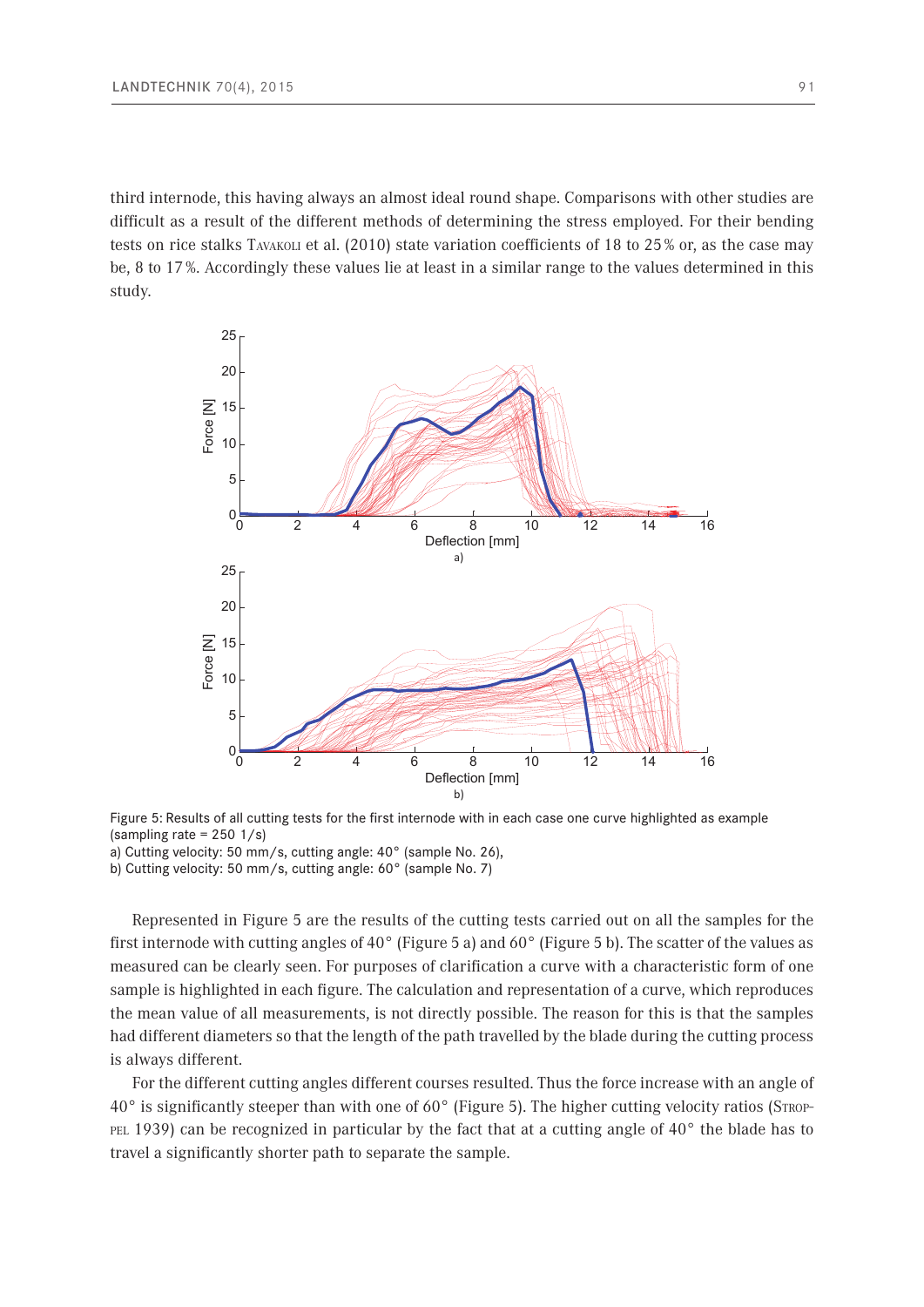Examination of the two force peaks reveals a further difference, namely that the force peak at a cutting angle of 40° is significantly more apparent. This can be explained by the fact that the surface being cut changes during the cutting process. Thus, at a cutting angle of 40° the cutting force falls first of all after reaching its preliminary maximum value because the surface being cut is becoming smaller (Figure 6). Thereafter it increases again as the frictional force and the size of the surface being cut increase. At a cutting angle of 60° the influence of the frictional forces arising as the blade slides through the sample is significantly greater. In addition higher tensile forces act in the sample acting against the movement of the blade. For this reason the cutting force hardly decreases at all after reaching its first maximum.



Figure 6: Clarification of the cutting-force-path curves shown in Figure 5

The mean values of all the results of the cutting tests are reproduced in Table 2. With one exception with the first internode, the lowest values for the stresses were found with a cutting angle of 60°. In the case of the first internode the lowest stress of 2.79 N/mm² was achieved with a cutting velocity of 50 mm/s. With the second and third internodes the lowest values were 2.35 N/mm² and 2.20 N/mm² respectively. These were achieved with a cutting velocity of 150 mm/s. The variation coefficients range between 5 and 15%. As with the bending tests, the variation coefficients were highest with the first internode and lowest with the third internode. Here again the values for the variation coefficients are within the usual range for the testing of natural products. Thus, for example, the shear stresses measured on cotton stalks by Amer Eissa et al. (2008) showed variation coefficients between 6 and 13%. The greatest variation coefficients were found in the upper part of the plants. With some of the results on shear tests on rice stalks presented by TAVAKOLI et al. (2010) the variation coefficients range between 18 and 25%.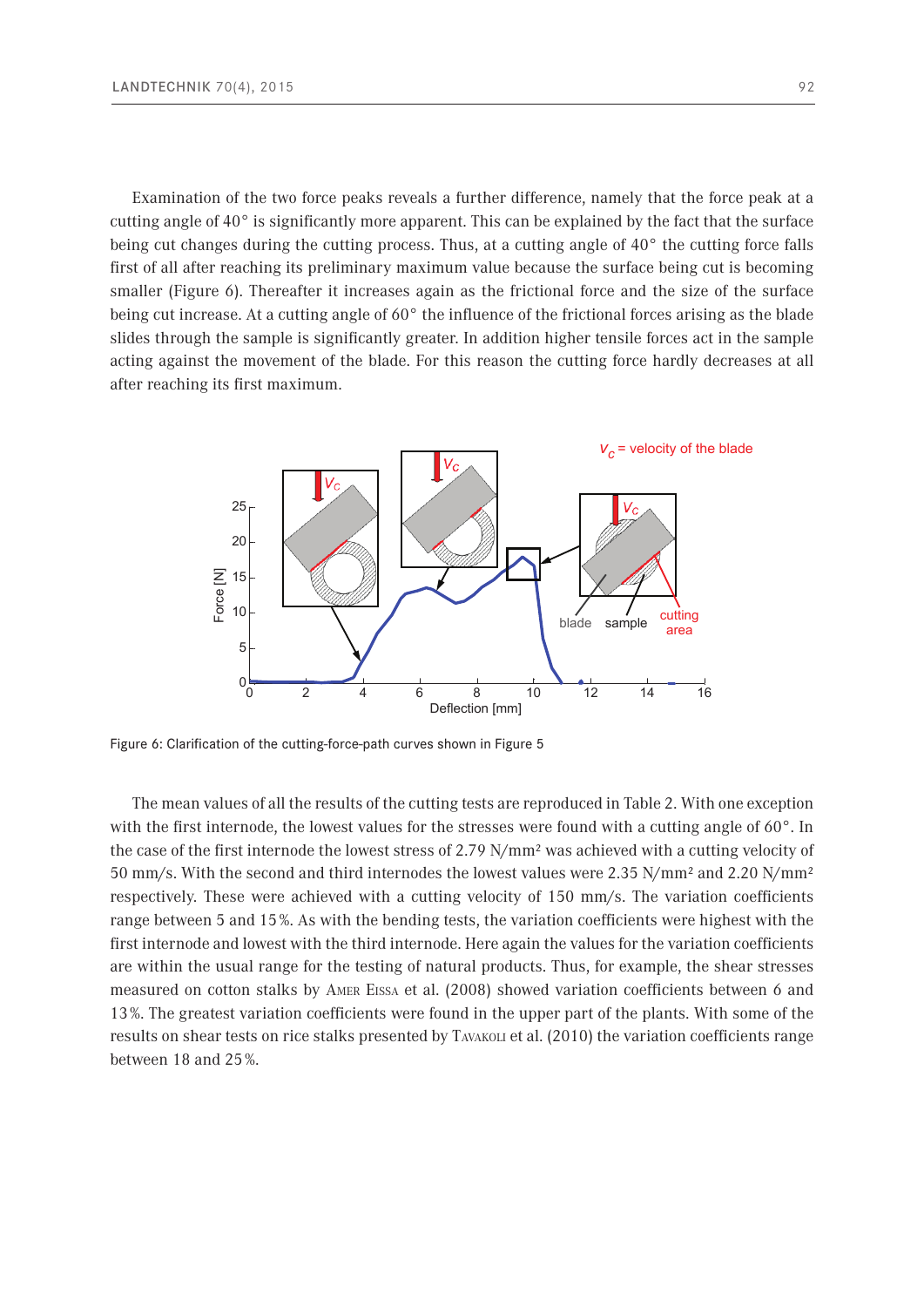| Int. | $\dot{x}_C$<br>[mm/s] | $\alpha$<br>$[1^{\circ}]$ | $A^{1}$<br>[ $mm2$ ] | 1)<br>$F_{C,max}$ <sup>1</sup> | 1)<br>$\tau_{S,max}$<br>$[N/mm^2]$ | $V_C$ <sup>1)</sup><br>[%] | $E_C/A^{1}$<br>$[m]/mm^2]$ | $V_{CE}$ <sup>1)</sup><br>$[\%]$ |
|------|-----------------------|---------------------------|----------------------|--------------------------------|------------------------------------|----------------------------|----------------------------|----------------------------------|
|      | 50                    | 40                        | 3.62                 | 14.89                          | 4.17                               | 13                         | 16.68                      | 19                               |
|      | 150                   | 40                        | 4.13                 | 13.08                          | 3.19                               | 15                         | 14.06                      | 20                               |
|      | 50                    | 60                        | 4.21                 | 11.91                          | 2.79                               | 14                         | 17.96                      | 18                               |
|      | 150                   | 60                        | 4.18                 | 13.56                          | 3.25                               | 10 <sup>1</sup>            | 19.85                      | 19                               |
| 2    | 50                    | 40                        | 3.63                 | 16.05                          | 4.44                               | 7                          | 13.37                      | 32                               |
| 2    | 150                   | 40                        | 3.97                 | 12.30                          | 3.12                               | 6                          | 14.52                      | 14                               |
| 2    | 50                    | 60                        | 3.67                 | 10.27                          | 2.81                               | 9                          | 18.60                      | 14                               |
| 2    | 150                   | 60                        | 4.17                 | 9.73                           | 2.35                               | 8                          | 15.56                      | 11                               |
| 3    | 50                    | 40                        | 3.53                 | 11.84                          | 3.53                               | 7                          | 12.46                      | 26                               |
| 3    | 150                   | 40                        | 4.17                 | 12.40                          | 2.98                               | 5                          | 13.24                      | 17                               |
| 3    | 50                    | 60                        | 4.27                 | 11.97                          | 2.80                               | 7                          | 16.02                      | 19                               |
| 3    | 150                   | 60                        | 3.74                 | 8.19                           | 2.20                               | 5                          | 12.18                      | 13                               |

Table 2: Results of the cutting tests

1) mean values from 50 tests.

 $V_C$  = variation coefficient of the stress with the cutting test

 $V_{CF}$  = variation coefficient of the cutting energy related to the cross-section

Without exception the greatest stresses appear at an angle of 40<sup>°</sup> and a cutting velocity of 50 mm/s. They amounted to 4.17 N/mm², 4.44 N/mm² and 3.53 N/mm² for the first, second and third internodes respectively. The shear stresses determined by O'Dogherty et al. (1995) on wheat stalks range between 4.91 and 7.26 N/mm<sup>2</sup>. KRONBERGS (2000) states a value of 8.47 N/mm<sup>2</sup> and KUSHWAHA et al. (1983) state values of between 7 and 11 N/mm². On the other hand Prasad and Gupta (1975) obtained values in the range of only 2 to 3.3 N/mm² for maize stalks, whereby however the moisture content was around 74%.

The maximum cross-section-related cutting energy amounted to 19.85 mJ/mm<sup>2</sup> for the first internode, 18.60 mJ/mm² for the second internode and 16.02 mJ/mm² for the third internode. In contrast to the stresses, the cross-section-related cutting energy fell from the first to the third internode of the wheat stalk whereby the highest values were obtained in each case at a cutting angle of 60<sup>°</sup>. An exception occurred with the third internode. Moreover these maximum values occurred – except for the first internode - at a blade velocity of 50 mm/s. A completely different picture can be recognized for a cutting angle of 40°. Here – except for the first internode – the cross-section-related cutting energy is greater at a cutting velocity of 150 mm/s. The variation coefficient varies between 11 and 32%. The values reported in other studies for the cross-section-related cutting energy found on similar plants are clearly higher. Thus Prasad and Gupta (1975) state a maximum value of 21 mJ/mm<sup>2</sup> for their measurements on maize stalks. The investigations carried out by McRANDAL and McNulty (1980) on ryegrass showed a value of 23 mJ/mm². The moisture content is in both cases relatively high.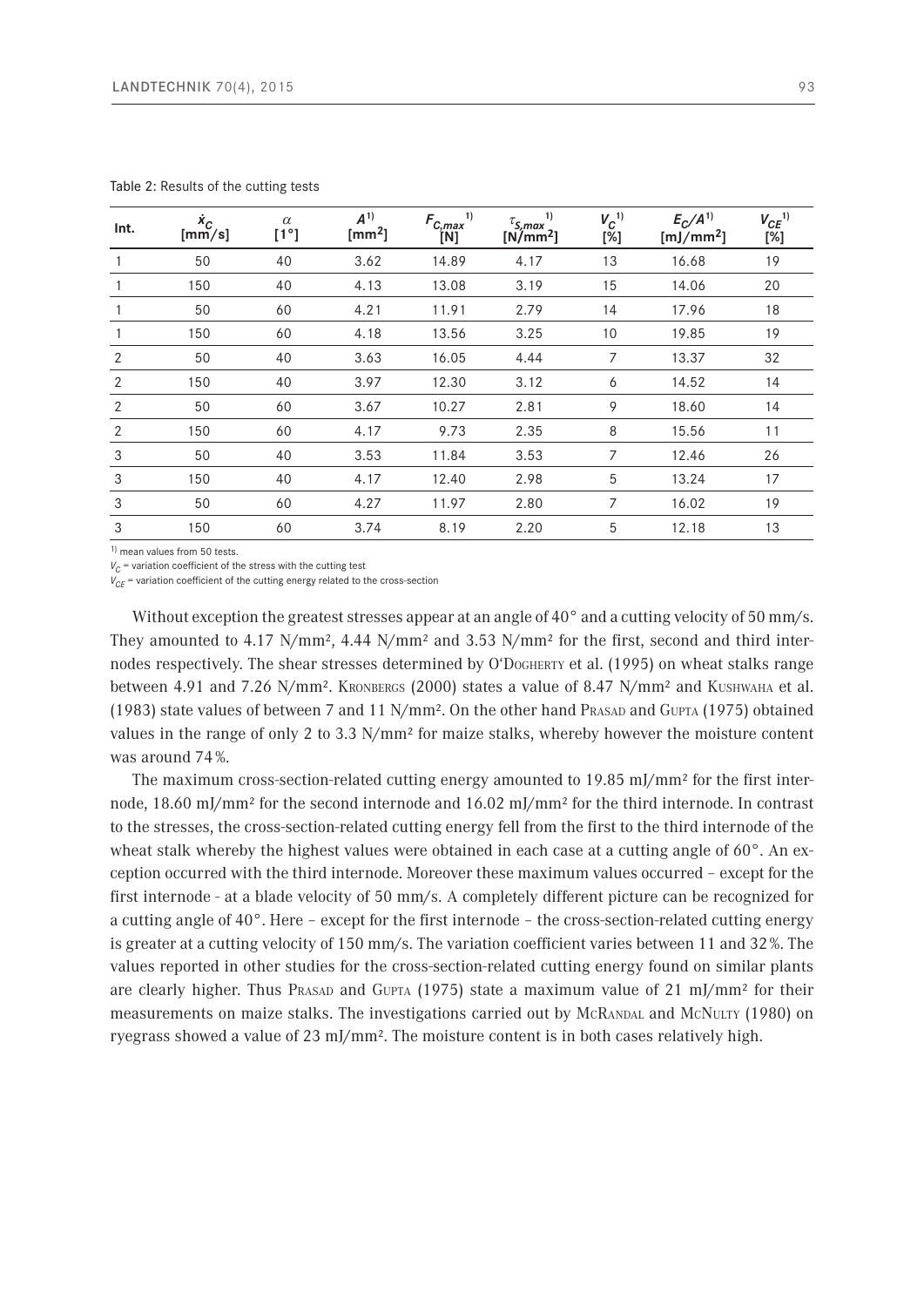#### Summary of the results

With the bending tests the mean stresses range between 0.99  $N/mm^2$  and 1.09  $N/mm^2$ . The highest values appear for the first internodes of the plants. The lowest values were found for the second internodes. The mean value of the stresses determined at the third internodes range between these values at 1.07 N/mm². The variation coefficients range between 15% for the third and 22% for the first internode. The variation coefficient for the first internode is the largest since this differs most from the ideal round shape.

The stresses determined in the cutting tests range between 2.79 and 4.17 N/mm<sup>2</sup>, 2.35 and 4.44 N/mm² and 2.20 and 3.53 N/mm² for the first, second and third internodes respectively. For the variation coefficients the values vary between 5 and 15% whereby the highest stresses were found at a cutting angle of 40° and a blade velocity of 50 mm/s. Apart from the exception of the first internode, the lowest stresses were found at a blade setting of 60°. The mean values of all the stresses measured were 3.35 N/mm², 3.18 N/mm² and 2.88 N/mm² for the first, second and third internodes respectively. Accordingly the stress decreases from the lower to the upper part of the wheat stalk.

• Changing the cutting angle and thereby the cutting velocities ratio (STROPPEL 1939) had a decisive influence on the measured force-path curve. Thus with a cutting angle of  $40^{\circ}$  the curve shows two marked peaks for the cutting forces whereas these peaks are much less marked at a cutting angle of 60°. The main cause for this difference is the greater friction at the larger cutting angle. In addition it has to be noted that the blade has to travel a longer distance in order to separate the sample at a cutting angle of 60°.

 The cross-section-related cutting energies range between 14.06 and 19.85 mJ/mm², 13.37 and 18.60 mJ/mm² and 12.18 and 16,02 mJ/mm² for the first, second and third internodes respectively. Apart from one exception with the third internode, the cross-section-related cutting energies found were higher at a cutting angle of 60 $^{\circ}$  than at a cutting angle of 40 $^{\circ}$ . The mean values of the individual values amount to 17.14 mJ/mm², 15.51 mJ/mm² and 13.48 mJ/mm² for the first, second and third internodes respectively. Accordingly the results show that the cross-section-related cutting energy required decreases from the lower to the upper part of a wheat stalk. The variation coefficients range between 11 and 32%. Responsible for these high values are in particular also the inaccuracies that result from the use of the numeric integration method, this being needed to calculate the cutting energy from the values measured.

# **Conclusions**

The standardization of measuring methods for determining the properties of stalk-type materials makes sense with respect to the comparability of measurements. The universal test bench presented here represents an initial proposal in this respect. The availability of standardized measuring methods represent a fundamental requirement for the creation of databases which contain material parameters and can, for example, be used for simulations. Alternatively the specification of a reference sample could make sense. Suggested here are plastic drinking straws since they are available in large quantities, are cost-favourable and can be manufactured with defined material properties. In future studies the values determined with the reference sample could be stated in comparison with the measurement results obtained. In this way the measurement results could then be better compared with one another.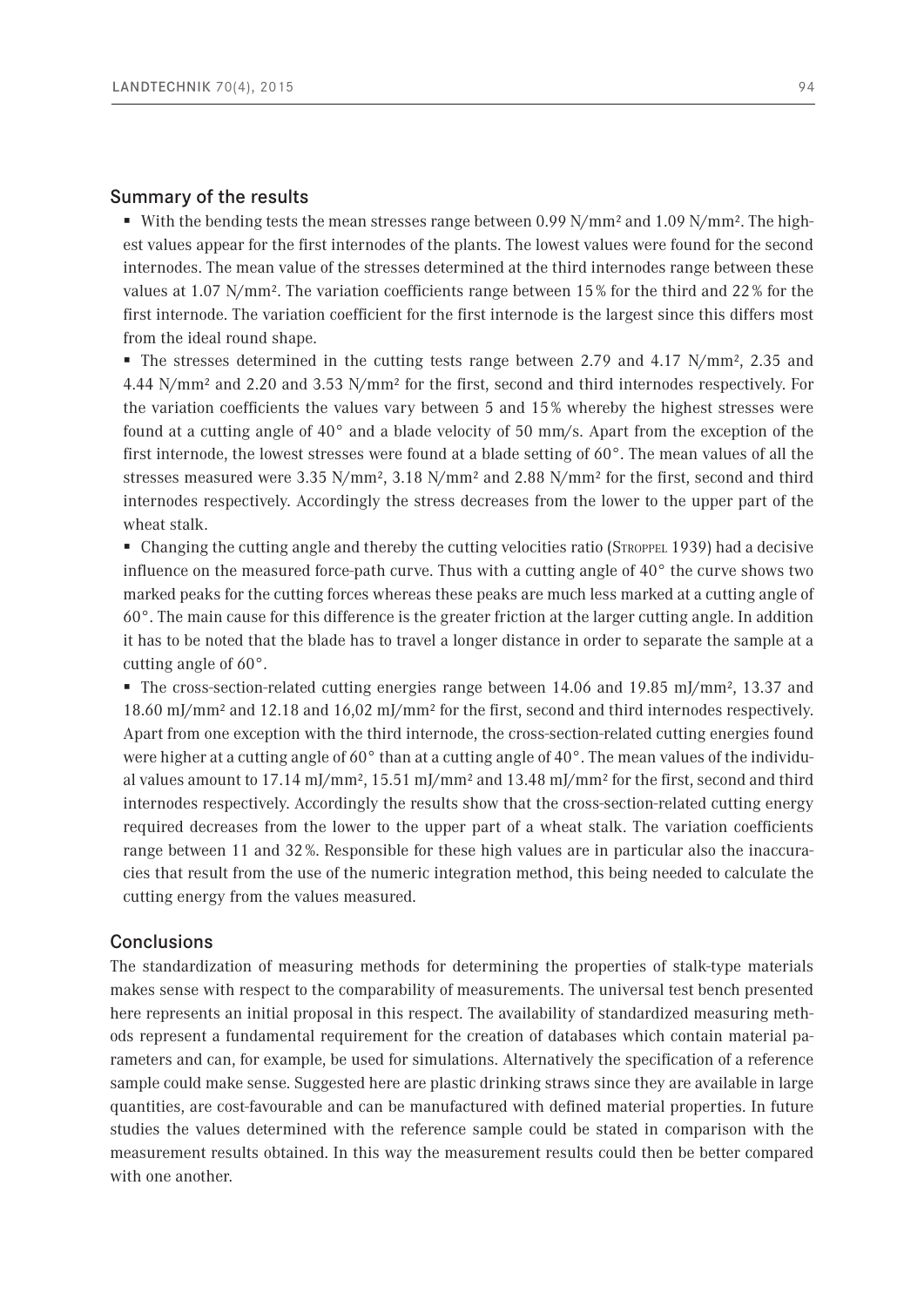The transferring of the measurement results obtained in this study into agricultural practice will be carried out first indirectly with the aid of simulations. In this way the measurement results will initially be put into simulation models which depict the universal test bench virtually. The objective is the preparation of a validated cereal stalk model for multi-body simulation. This model will then be used for the simulation and optimization of harvesting processes as arise in, for example, forage harvesters. In addition the measurement results presented here may be of use in the development of agricultural machines.

#### References

- Amer Eissa, A. H.; Gomaa, A. H.; Baimoy, M. H.; Ibrahim, A. A. (2008): Physical and mechanical characteristics for some agricultural residues. Misr J. Ag. Eng. 25(1), pp. 121–146
- Bundesministerium für Ernährung, Landwirtschaft und Verbraucherschutz (2013): Ernte 2013 Mengen und Preise. S. 25, [http://berichte.bmelv-statistik.de/EQB-6001012-2013.pdf,](http://berichte.bmelv-statistik.de/EQB-6001012-2013.pdf) Zugriff am 16.2.2014
- Casada, J. H.; Walker, J. N.; Smith, E. M. (1969): A Method of Predicting Flexural Behavior of Intact Tobacco Stalks. Transactions of the ASABE 12(3), pp. 292–294
- Chandio, F. A.; Changying, J.; Tagar, A. A.; Mari, I. A.; Guangzhao, T.; Cuong, D. M. (2013): Comparison of mechanical properties of wheat and rice straw influenced by loading rates. African Journal of Biotechnology 12(10), pp. 1068–1077, http://www.academicjournals.org/journal/AJB/article-full-text-pdf/E9ACFD322463, Zugriff am 25.7.2013
- Chattopadhyay, P.S.; Pandey, K. P. (1999): Mechanical Properties of Sorghum Stalk in Relation to Quasi-static Deformation. Journal of Agricultural Engineering Research 73, pp. 199-206
- Curtis, L. M.; Hendrick, J. G. (1969): A Study of Bending-Strength Properties of Cotton Stalks. Transactions of the ASABE 12(1), pp. 39–40
- Kronbergs, E. (2000): Mechanical strength testing of stalk materials and compacting energy evaluation. Industrial Crops and Products 11, pp. 211–216
- Kushwaha, R.L.; Vaishnav A.S.; Zoerb, G.C. (1983): Shear strength of wheat straw. Canadian Agricultural Engineering 25(2), pp. 163–166
- McClelland, J.H.; Spielrein, R.E. (1957): An Investigation of the Ultimate Bending Strength of some Common Pasture Plants. Journal of agricultural engineering research 2, pp. 288–292
- McRandal, D.M.; McNulty, P.B. (1980): Mechanical and Physical Properties of Grasses. Transactions of the ASABE 23(4), pp. 816–821
- O'Dogherty, M.J.; Huber, J.A.; Dyson, J.; Marshall, C.J. (1995): A Study of the Physical and Mechanical Properties of Wheat Straw. Journal of Agricultural Engineering Research 62, pp. 133–142
- Prasad, J.; Gupta, C.P. (1975): Mechanical Properties of Maize Stalk as Related to Harvesting. Journal of Agricultural Engineering Research 20, pp. 79–87
- Prince, R.P.; Wolf, D.D.; Bartok, J.W. (1965): The Physical Property Measurements of Forage Stalks. Bulletin/Storrs Agricultural Experiment Station, No. 388, University of Connecticut, pp. 1–27
- Statista (2014): Prognose zur Entwicklung der Weltbevölkerung. [http://de.statista.com/statistik/daten/](http://de.statista.com/statistik/daten/studie/1717/umfrage/prognose-zur-entwicklung-der-weltbevoelkerung/) [studie/1717/umfrage/prognose-zur-entwicklung-der-weltbevoelkerung/](http://de.statista.com/statistik/daten/studie/1717/umfrage/prognose-zur-entwicklung-der-weltbevoelkerung/), Zugriff am 12.2.2014
- Stroppel, T. (1939): Was weiß man heute vom Schneiden? In: RKTL-Schriften 91, 5. Konstrukteur-Kursus, Berlin, Beuth-Vertrieb GmbH, S. 78–97
- Tavakoli, H.; Mohtasebi, S.S.; Jafari, A. (2009): Physical and mechanical properties of wheat straw as influenced by moisture content. International Agrophysics 23, pp. 175–181
- Tavakoli, M.; Tavakoli, H.; Azizi M.H.; Haghayegh, G.H. (2010): Comparison of Mechanical Properties Between Two Varieties of Rice Straw. Advance Journal of Food Science and Technology 2(1), pp. 50–54